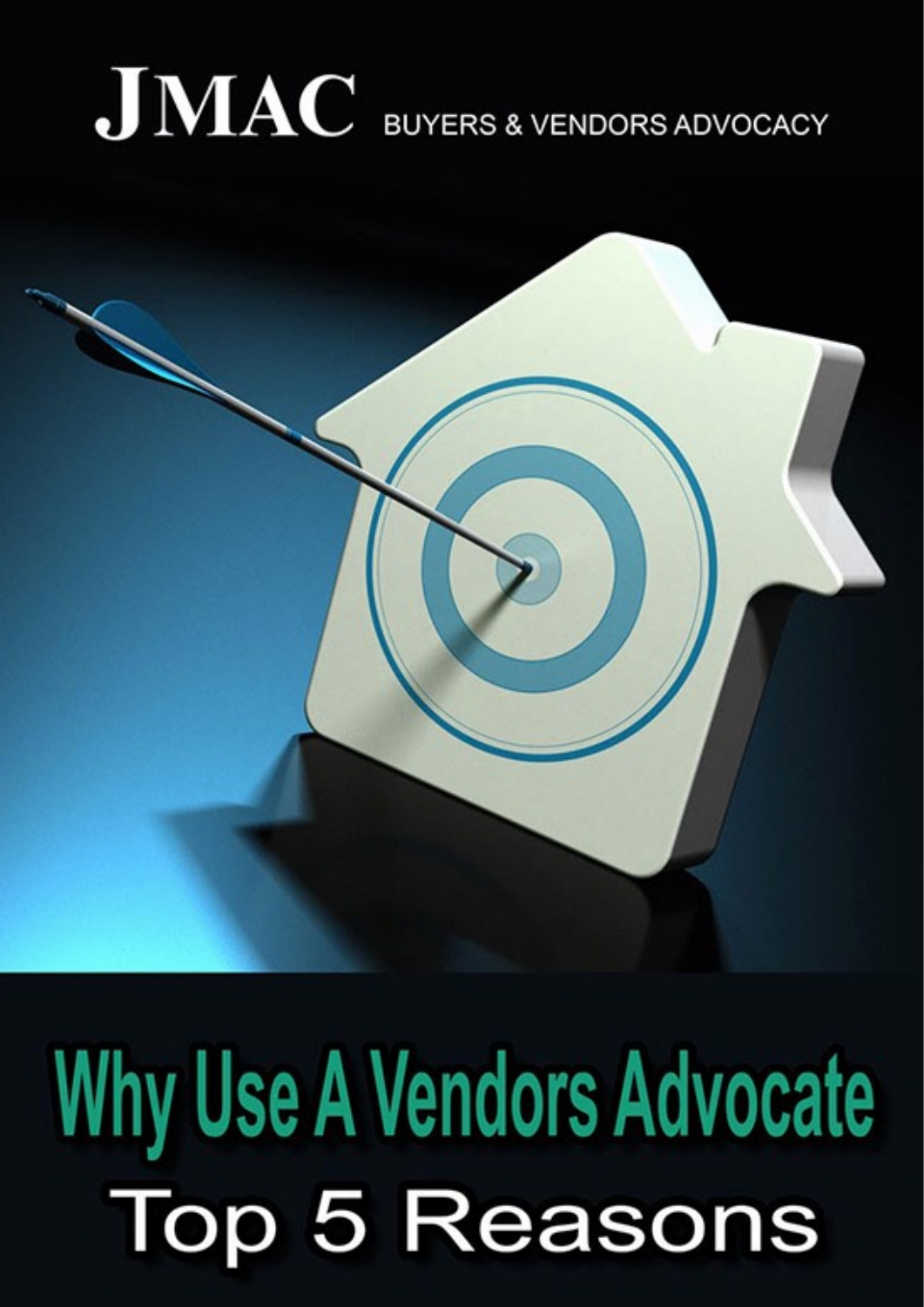*House prices are booming and real estate agents are making more money than ever before.* 

*However, property sellers are increasingly asking if the processes used by real estate agents are beneficial. Will a Vendors Advocate be more efective?* 

*This eBook aims to help property sellers answer this question.* 

## *1) Avoid The Bias Towards Auctions*

House prices are booming and real estate agents are making money hand over fist.

A real estate agents' preferred method of selling is by Auction, and it's easy to see why. The vendor is committed to the sale early, and the whole process can take as little of 4 weeks. The real estate agent can then move onto the next vendor in a way that clearly benefits the real estate agent.

However, this is not always beneficial to the vendor. A savvy vendor will also consider a 'Private Sale'. A Private Sale is often better if:

- the market is stagnant,
- the market is falling,
- if the property does not stand out from the competition.

A Vendors Advocate is not biased toward an Auction or a Private Sale, The selling process is determined solely by the benefits to the vendor. A real estate agent is often biased towards an Auction.

Protect yourself against vested interests and use a Vendors Advocate that you can trust.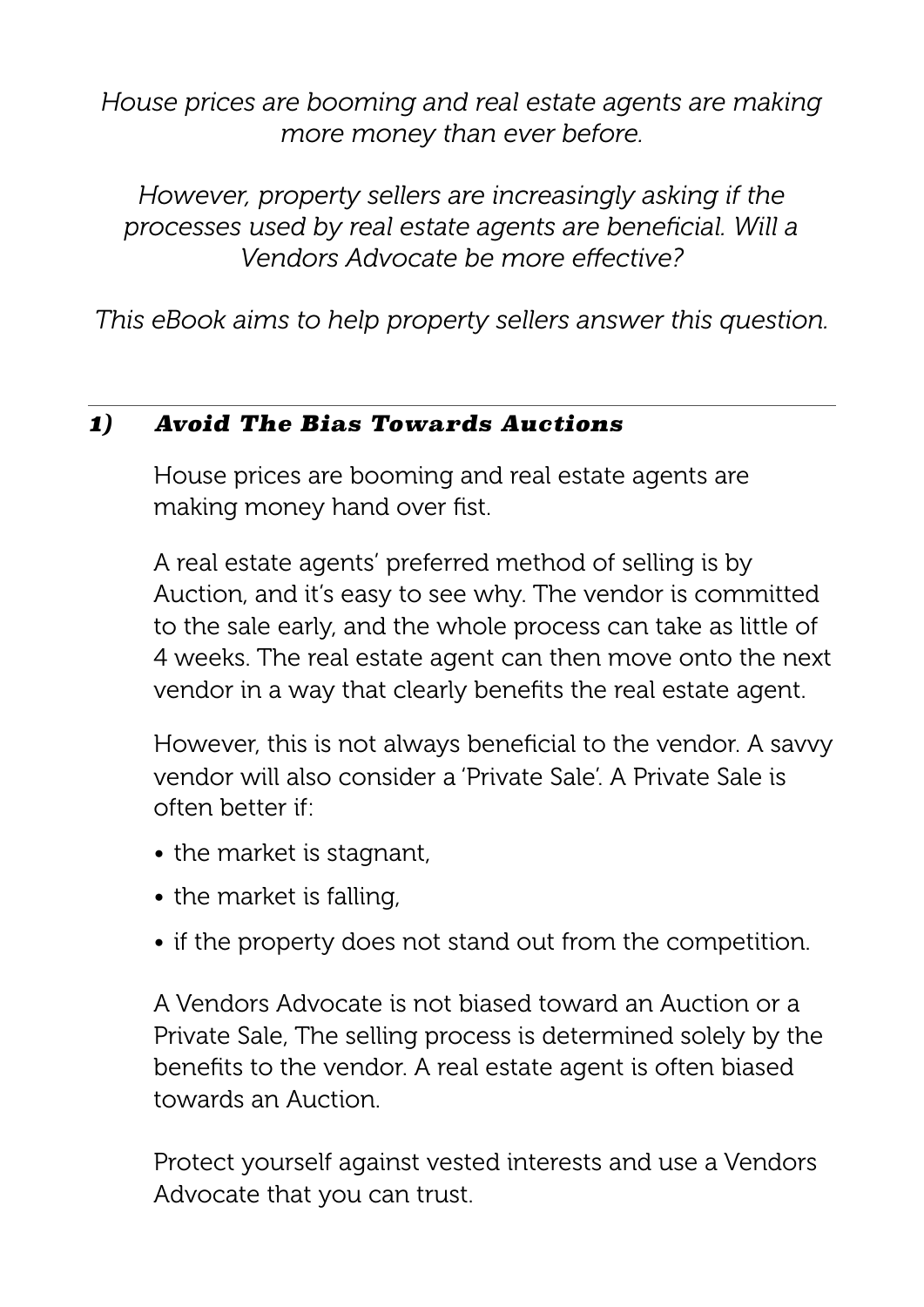### *2) Test The Market Before Deciding To Sell*

You've done your market research and you've arrived at an asking price for your property that you think is realistic.

You're happy to sell at that price, and you don't want to sell for less. What are you to do?

If you go to your local real estate agent you will most likely quickly find yourself in a process where you are paying large sums of money for marketing, advertising, interior design and Auction costs.

The more you spend, the more difficult it is to pull out of the sale.

However a good Vendors Advocate is more likely to take the time to fully understand your goals, and design a selling process accordingly.

An exploratory phase can be built into the process whereby you minimise your marketing & advertising costs in an effort to 'test' the market **before** deciding to sell.

That doesn't mean that every effort won't be made to sell the property and achieve your asking price during the exploratory phase - no way.

In fact, it's very common to sell a property during the exploratory phase. In a rising market, buyers will be queuing up to make offers on the back of a simple and inexpensive "realestate.com.au" listing.

A vendor advocates fees are also very flexible and an appropriate fee can be agreed if you decide you don't want to sell.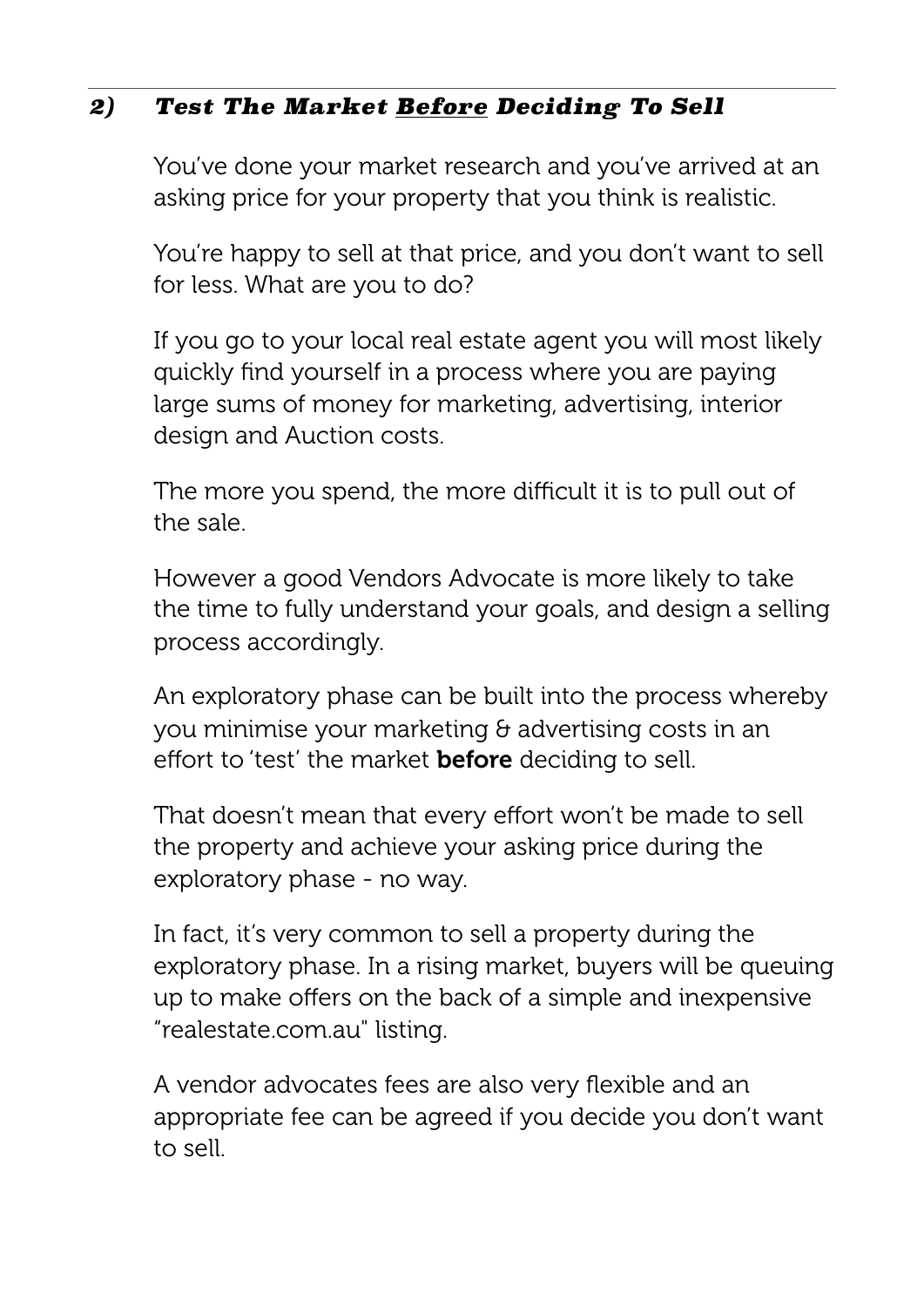#### *3) Save Yourself Time & Stress*

Using a Vendors Advocate will save you loads of time. It will also protect you from stressful situations and decisions.

If you're unsure of the answers to any of the following questions, then perhaps you should consider using a Vendors Advocate:

- What is an appropriate asking price for my property?
- What can I expect to achieve for the sale of my property?
- Which Real Estate Agent should I use? *(JMAC are independent & don't receive commissions from real estate agents. We can even perform the role of the real estate agent ourselves as we are a registered agent.)*
- How much should I spend on marketing and advertising?
- How much should I spend on interior design or renovating?
- Should I Auction or Private Sale? If I Auction what reserve price should I choose?

And of course if you live overseas or interstate then using a vendors advocate is a no brainer. You'll need someone on the ground to represent you and your interests.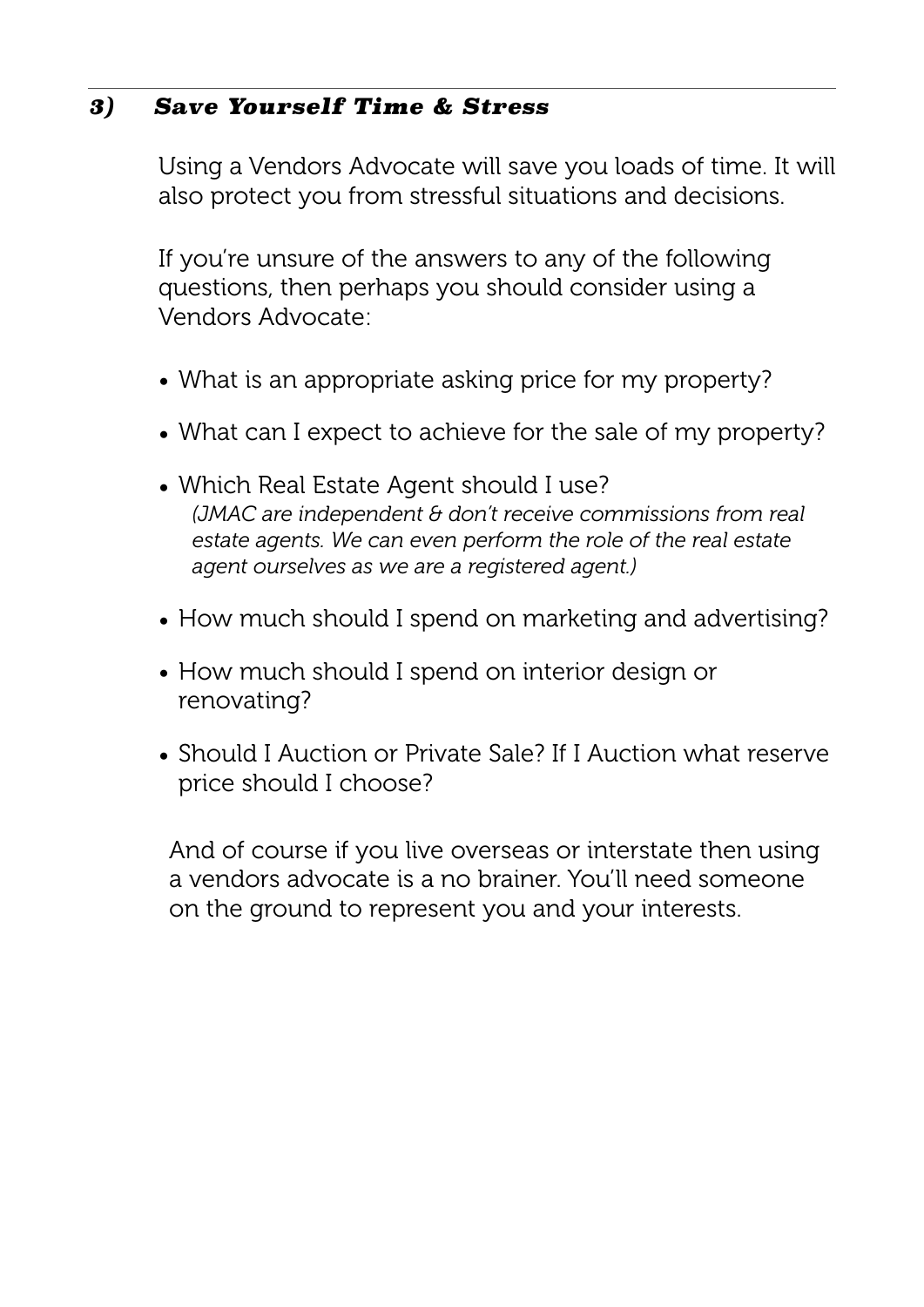## *4) Flexible Selling Process & Commissions*

The property market is in a constant state of flux. One month it is powering ahead and the next it can be stagnant.

This is especially true in 2017 as media outlooks won't stop talking about the possibility of a property crash.

In this environment it is important to be flexible. The market can move in any direction in a flash, and it's important that you can do the same.

A good Vendors Advocate is flexible, and can:

- design the selling process to match the sellers unique situation and requirements,
- agree on a flexible commission to suite the occasion and role performed,
- either replace the real estate agent or help you appoint a real estate agent. If a real estate agent is appointed, the vendors advocate can be the interface between you and the realestate agent, thereby protecting both your time and stress levels.